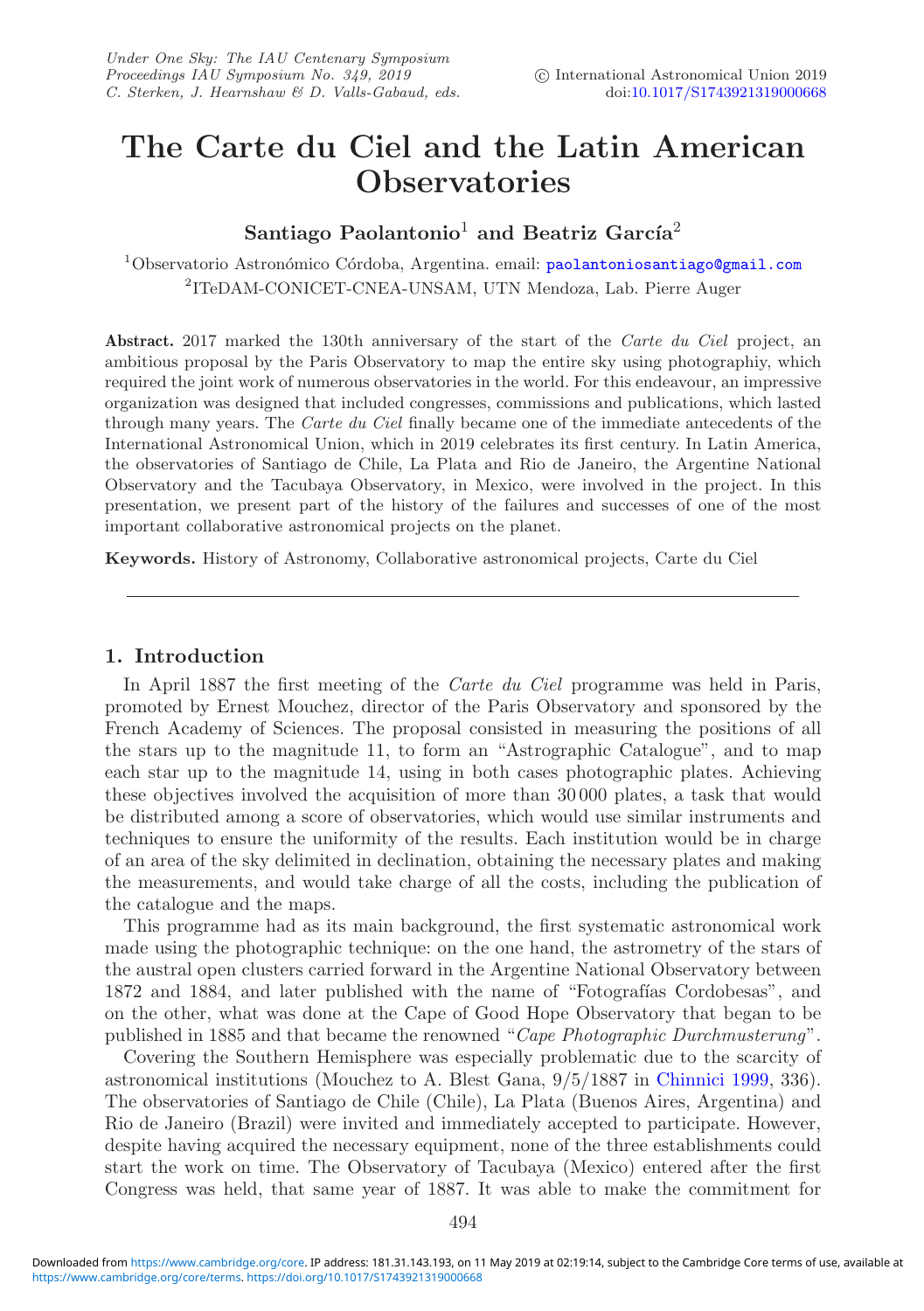<span id="page-1-0"></span>

**Figure 1.** Imperial Observatory of Río de Janeiro in 1882, Morro do Castelo. [\(Liais 1882\)](#page-7-1). Córdoba Astronomical Observatory (OAC) Library

the Astrographic Catalogue, demanding huge efforts over several decades until the midtwentieth century. The Argentine National Observatory (now Observatorio Astronómico), in spite of having been invited from the beginning, only joined the enterprise in 1900. After 26 uninterrupted years of work, all the required plates and measurements were achieved, and the results were also published. In the next section, we summarize the work made in each Observatory and in each country, which converged to produce the magnificent product, known as the *Carte du Ciel*.

#### 2. Observatorio Imperial de Río de Janeiro

The director of the Astronomical Observatory of Rio de Janeiro, the Belgian Luiz Cruls, was interested and actively participated in the proposal, and immediately managed the purchase of the Astrographic Observatory in Paris (Cruls and Mouchez, 25/8/1885 in [Chinnici 1999](#page-7-0), 319). Cruls attended the congress in 1887, in which he joined the Standing Committee. By 1891, the construction of the new headquarters of the observatory (Fig. [1\)](#page-1-0) delayed the construction of the shelter for the telescope. From the following year, the studies to delimit the location of the new capital and the illness of the director, which forced him temporarily to leave his post [\(Videira 2007](#page-7-2)), meant as a result that the work did not start. Finally, in 1899, the institution withdrew from continuing in the programme [\(Carte Photographique du Ciel 1900,](#page-6-0) 24–25). The astrographic telescope was never mounted [\(Videira 2011\)](#page-7-3).

#### **3. Observatorio Astron´omico de La Plata**

The Astronomical Observatory of La Plata, inaugurated in 1883 and directed by the retired French naval Lieutenant, Francisco Bœuf, was equipped with instruments bought in France, as supervised by Mouchez. An astrograph was acquired, thinking of the future participation in the *Carte du Ciel* (letter from Gonnet to Bœuf, 21/6/1886 Museo de Astronomía y Geofísica 2011), which would position the young observatory at an international level. Bœuf participated in the meeting of 1887 and was appointed a member of the Standing Committee, a position in which he worked very actively. He also attended the congresses of 1889 and 1891. The area between declination *−*24◦ and *−*31◦ was assigned to La Plata.

Although the astrographic telescope was already installed in his dome in 1890 (Hussey et al, 1914, Fig. [2\)](#page-2-0), the following year the tasks were postponed [\(Carte Photographique](#page-6-1) [du Ciel](#page-6-1) [1900](#page-6-0), 11), as a result of the financial and political crisis suffered by Buenos Aires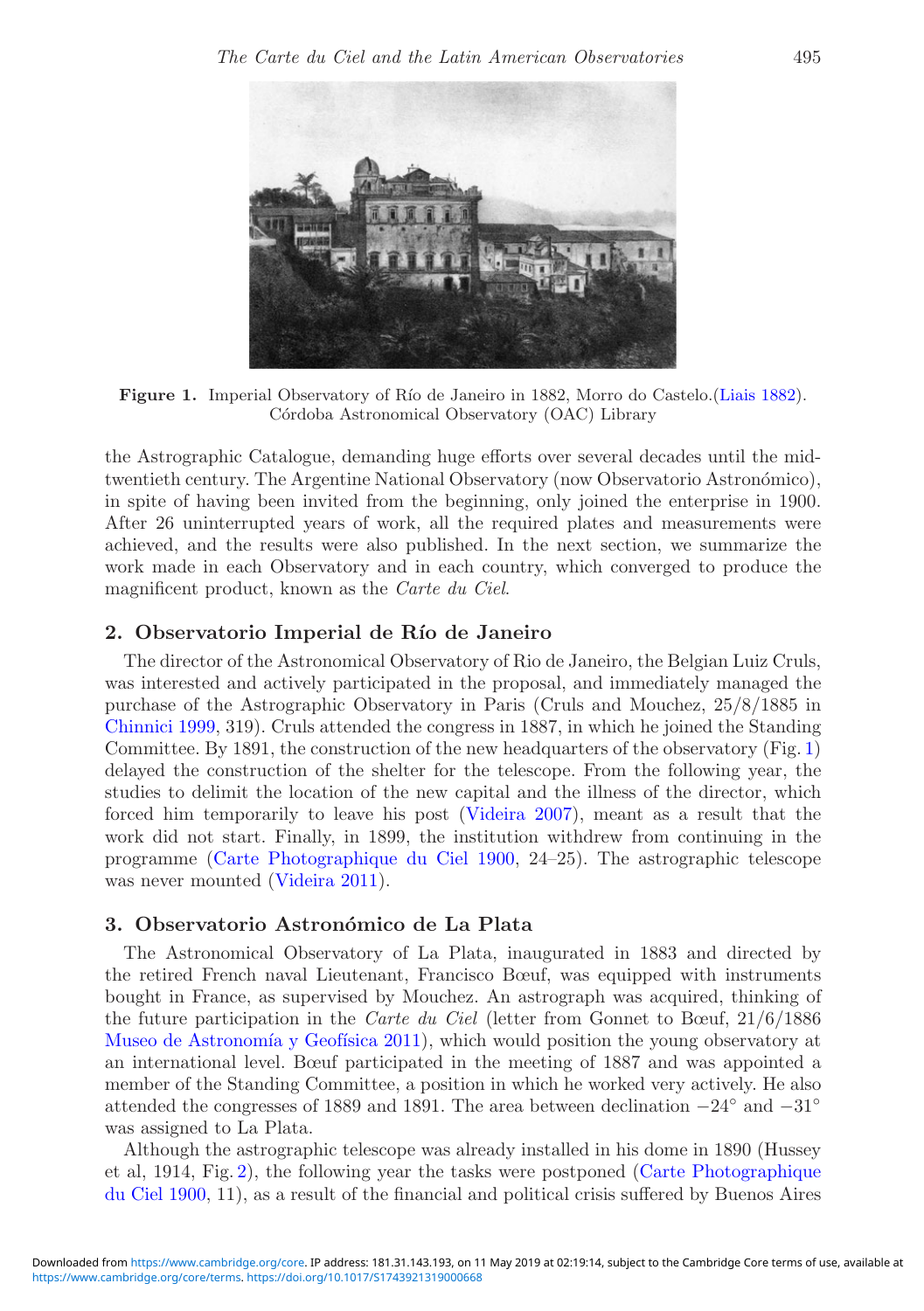<span id="page-2-0"></span>

**Figure 2.** La Plata Astrographic Telescope. [\(http://museo.fcaglp.unlp.edu.ar/galeria/sala15/astrografico.htm\)](http://museo.fcaglp.unlp.edu.ar/galeria/sala15/astrografico.htm).

province, and also because a long illness suffered by Bœuf until his death, which occurred in 1899. During that time, the instrument's objective was damaged in an accident, rendering it useless [\(Paolantonio & Minniti 2009\)](#page-7-5). As a result, in the Congress of 1900, the area assigned to La Plata was entrusted to the Argentine National Observatory. In 1906, the La Plata Observatory director at that time, Francesco Porro de Somenzi, tried to participate again in the project [\(Porro de Somenzi 1907](#page-7-6)), but again the proposal was frustrated when he had to resign his position.

## **4. Observatorio Nacional de Chile**

The invitation to participate in the photographic *Carte du Ciel* meeting arrived at the astronomical observatory in Santiago de Chile very late, so a delegate could not travel to France. Despite this, the director, José Vergara, agreed to participate in the project. In 1887, the astrographic telescope was commissioned in Paris (letter from Blest Gana to Mouchez, 23/5/1887 in [Chinnici 1999,](#page-7-0) 338) and a French astronomer was hired to take on the tasks (Mouchez to Blest Gana, 7/30/1889 in [Chinnici 1999](#page-7-0), 344). In 1891 a civil war broke out in the country, a circumstance that strongly impacted on the observatory, causing repeated delays in the realization of the project [\(Paolantonio & Minniti 2009\)](#page-7-5). In 1891 the construction of the astrographic shelter was completed (Fig. [3\)](#page-3-0), and the astrograph was set up at the beginning of 1894. However, the photographic exposures could not be started, and given the prolonged delay, in 1899 the Committee declared the declination zone to be vacant. In 1908, another attempt was made by Chile to participate in the project (Ristenpart to Baillaund 6/9/1908 in [Chinnici 1999](#page-7-0), 346), but despite the effort made, the tasks could not be carried out and the area was taken over from 1912 by the Nizamiah Observatory of Hyderabad, India.

## **5. Observatorio Nacional Argentino**

The astronomical observatory of Cordoba, invited to the meeting of 1887, did not accept to participate in the project at this time. The causes of this procedure were linked to professional and personal differences between the directors of the Paris and La Plata observatories, and Benjamin Gould, director of the National Observatory. But the main cause was connected to the competition between the French and North Americans for being recognized as pioneers in astronomical photographic works [\(Paolantonio 2011](#page-7-7)).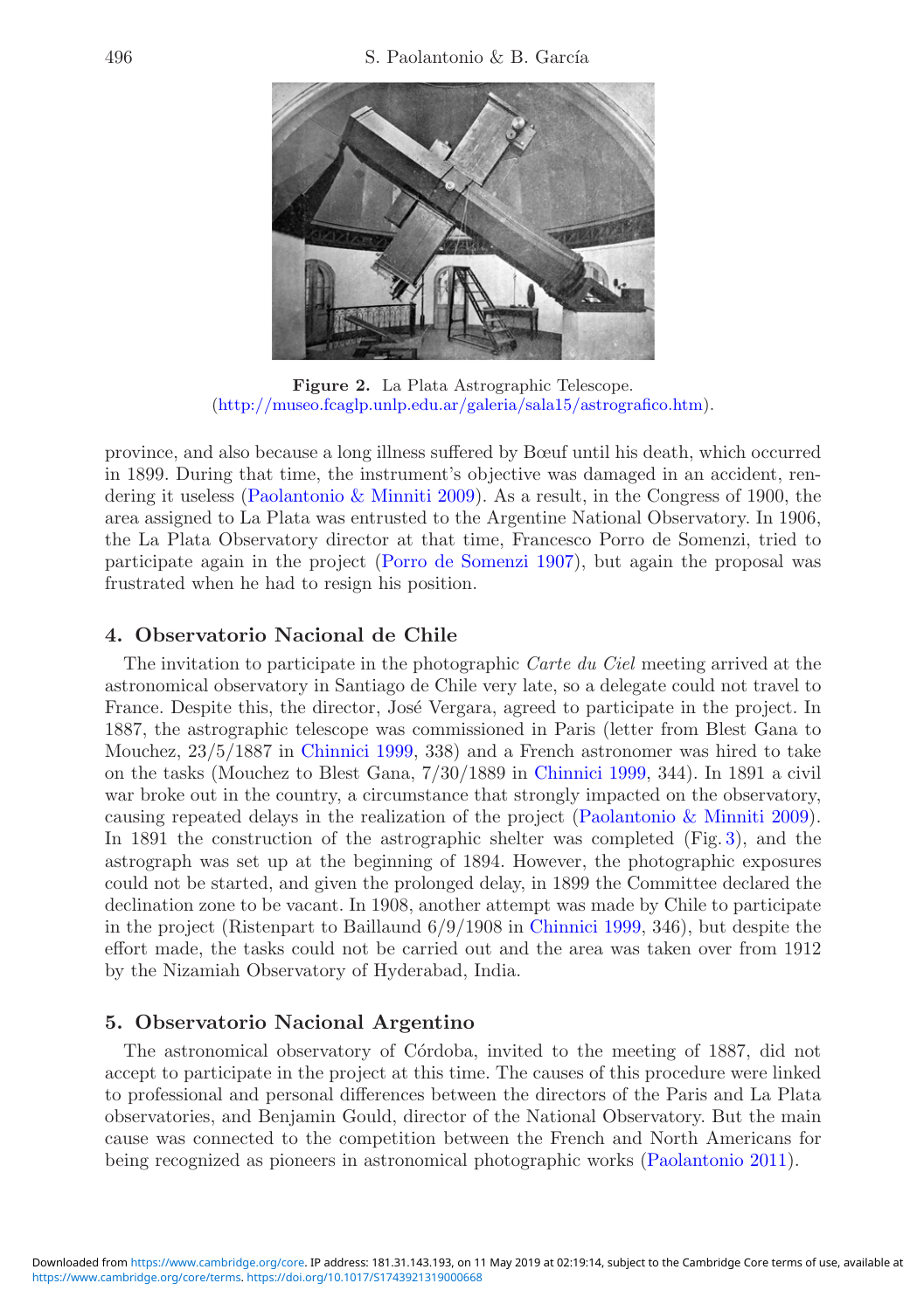<span id="page-3-0"></span>

**Figure 3.** Astrographic Telescope, installed at the "Quinta Normal", Santiago de Chile [\(Talius 1897\)](#page-7-8).

In 1899, given the evidence that the areas assigned to the three South American observatories had not been completed, the Committee managed the incorporation of the Argentine National Observatory [\(Paolantonio & Minniti 2009](#page-7-5)). The director of the institution was Juan M. Thome (both Gould and Mouchez had died). With the authorization of the National Government, Thome attended the meeting in 1900, where he accepted to take care of the area left vacant by La Plata Observatory (declination *−*24◦ to *−*31◦). The reason for the request to take over this zone and not the one assigned to Chile was related to the fact that at the time, Argentina was in negotiation with Chile because of a border dispute which nearly led to war [\(Paolantonio & Minniti 2009\)](#page-7-5).

Since it was more economical to acquire a new astrographic telescope than to repair and move the existing one in La Plata, it was entrusted to Paris to supply the instrument at a cost of 40 000 francs (Thome to Fraissinet, December 1902). The instrument, with a mount that could be modified in order to mount it in an existing dome, arrived in Argentina in December 1901 and during the following year it was assembled and was available to begin the task of observing. The first photographic plate for the Astrographic Catalogue was exposed on August 25, 1902 (Fig. [4\)](#page-4-0).

Until the death of Thome in 1908, 600 plates were produced. The new director, Charles D. Perrine, made a detailed revision of the plates, finding that the half of them were inadequate, so they had to be taken again. The acquisitions for the Astrographic Catalogue ended on December 29, 1913, with a total of 1360 plates. Immediately the corresponding ones for the *Carte du Ciel* were begun, and at the same time, the measurements for the Catalogue werre initiated.

It took 12 years and 8 months to complete this part of the work, and to produce 1,110 plates of which 680 were selected. In total, the acquisition of the photographs and the measurements of the plates demanded 26 years. Although it was not the fastest, the National Observatory carried out its commitment in a reasonable time, taking into account the magnitude of the work. The publication of the results required almost a decade and 10 volumes of the *Resultados del Observatorio Nacional Argentino*. The reproduction of the plates of the *Carte du Ciel* turned out to be very expensive, which is the reason why only the zone corresponding to declination *−*25◦ was printed [\(Paolantonio &](#page-6-1) [Minniti](#page-6-1) [2009\)](#page-7-5) [\(Minniti & Paolantonio 2009](#page-7-9)).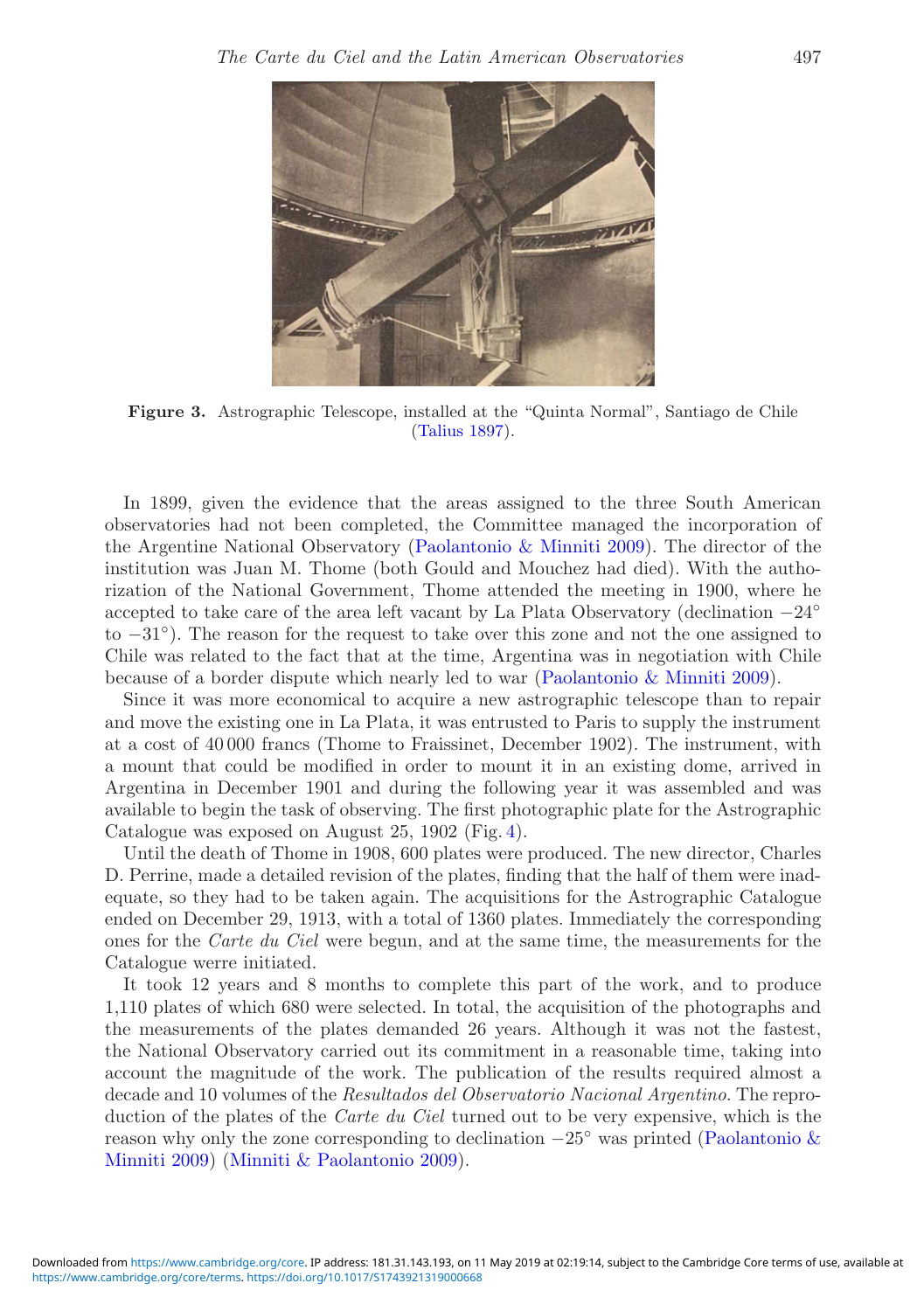<span id="page-4-0"></span>

**Figure 4.** First plate obtained for the Astrographic Catalog (25/8/1902) and observations notebook (OAC archives).

<span id="page-4-1"></span>

**Figure 5.** Astrographic telescope of the Argentine National Observatory in the current dome (circa 1914). The mount manufactured by P. Gautier is of the English type. (OAC archives).

The first photographs taken showed that the astrographic objective suffered from very important residual aberrations. In 1909 it was verified that it was due to defective support of the lenses, which was modified in the workshops of the Observatory. The same happened with the clock system that had an irregular operation (like that existing in La Plata), so it was also repaired in the same institution successfully. The mount was also improved, including the bearings in the polar axis support (Fig. [5\)](#page-4-1) [\(Paolantonio 2011](#page-7-7)).

## **6. Observatorio de Tacubaya, M´exico**

The Tacubaya Observatory was invited to participate in the project on May 10, after the 1887 meeting. The assigned zone corresponded to declination *−*10◦ to *−*16◦. The director, Teodoro Quintana, unlike the rest of the Latin American observatories, chose to acquire the astrographic telescope from Howard Grubb of Dublin, Ireland (Fig. [6\)](#page-5-0). The instrument was installed in 1890 and the acquisition of plates was begun in 1892. There were problems with the objective of the telescope, which were not solved until 1900. In 1906 the plates were obtained, a total of 1255, which were measured until 1913. The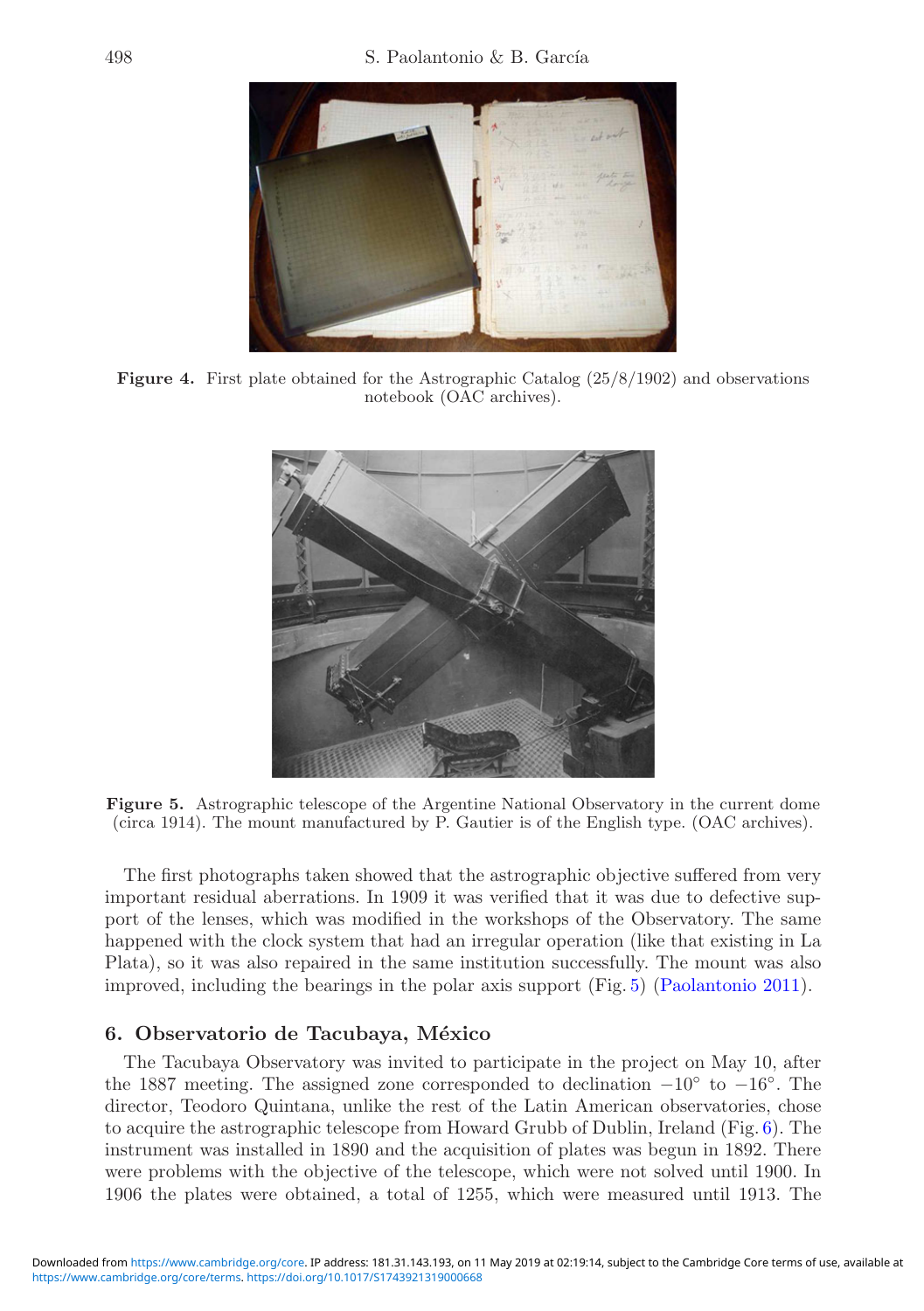<span id="page-5-0"></span>

**Figure 6.** Observatory of Tacubaya astrographic telescope, manufactured by H. Grubb (Institute of Astronomy of the National Autonomous University of Mexico).

publication of the results took several decades, ending in 1962, being delayed in principle by the Mexican revolution [\(Bartolucci 2000;](#page-6-2) [Universidad Nacional 2012](#page-7-10)).

### **7. Conclusion**

From the first approach to the *Carte du Ciel*, at the beginning of the 20th century, until the end of the photographic exposures and the measurements of the plates, the work covered several decades. The publication of the results continued until the 1970s. This great project suffered the consequences of the increasingly rapid technological development, especially in optics, which almost all major scientific undertakings had to face. Expectations in the discipline had also changed, so by the middle of the twentieth century the work undertaken had already been rendered largely obsolete.

On the one hand, the acquisition of the plates proved to be very difficult and their reproduction, very expensive, so many institutions did not finish printing them. Some authors argue that the enormous efforts that many of the participating observatories attempted to fulfil with the *Carte du Ciel* led to great delays in the realization of other plans, especially in Astrophysics, as is the case for Tacubaya [\(Bartolucci 2000\)](#page-6-2). This does not seem to be the case for the Argentine National Observatory, since there is no evidence that it was considered an excessive effort for the institution, and other important jobs were performed simultaneously. If the subject is analysed with the perspective of almost a century, perhaps, it would have been more scientifically profitable for observatories in Latin America to have devoted this effort to astrophysical works that marked astronomy since the beginning of the 20th century.

The Committee for the *Carte du Ciel* became one of the antecedents of the International Union of Astronomy. In 1925, Commission 23 was created to organize the *Carte du Ciel*. It survived until 1970, when it was merged with the Stellar Parallax Commission, constituting Commission 24, called Photographic Astrometry. In 1964, this organization announced the achievement of the Astrographic Catalogue. In 1970 the 14th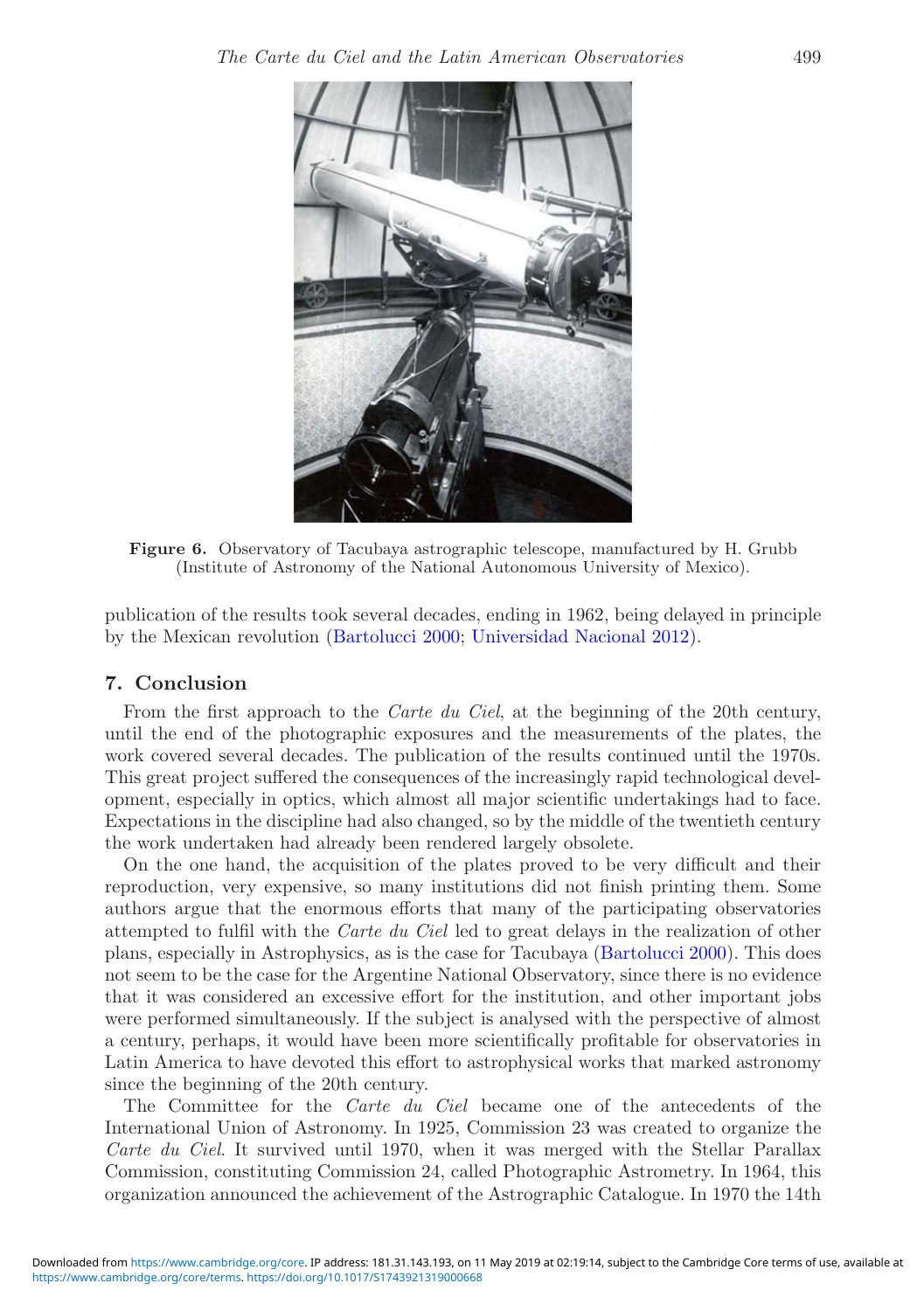General Assembly held in Brighton, United Kingdom, acknowledged that the *Carte du Ciel* enterprise was still not finished.

Today, this unique global work in astronomy regained importance due to the accuracy of the records. In some countries the works are continued and the plates are digitized for a better and current use. In Córdoba, this work is being addressed by the Research Group on Teaching, History and Dissemination of Astronomy, with the collaboration of technicians from the La Plata Observatory. The information in the plates provides an important time base to determine stellar proper motions, used for satellites and asteroid detection, and the digitization constitutes a positive effort with non-negligible projections. It is also important to mention, that in the C´ordoba Observatory all the original materials, such as plates and documents, are still available, which constitutes a huge historical legacy.

## **8. Discussion**

DE ALBA-MARTÍNEZ: Concerning astronomical heritage, perhaps the plates could be considered as *M´emoir du Monde* by UNESCO, as *Tonantzintla Observatory* plates are included as *M´emoir du Monde*, but not, as it happens, those of the *Carte du Ciel*.

GARCÍA: About the UNESCO Memory of the World Program, set up in 1992, I think that the preservation and conservation of important collections (mainly documents) around the world is a very valuable task. If the Carte du Ciel material in general is included as part of this programme, then we must support this. Anyway, I think that the the Carte du Ciel is more that the printed products such as charts, maps and photographs; it is also instruments, tools and devices built to complete the work.

Alves-Brito: You quickly mentioned that the *Carte du Ciel* was considered a negative adventure in Mexico. Do you know why?

GARCÍA: Some Mexican authors (see Bartolucci, 2000) argue that the enormous efforts to fulfil the commitment assumed with this task was against other plans, especially in Astrophysics, which at the beginning of 20th century was a very promising and more scientifically profitable activity.

MONTMERLE: How good are the Córdoba plates today? Are the measurements homogeneous and scientifically still usable today (i.e., to study/detect variable objects)?

GARCÍA: The Research Group on Teaching, History and Dissemination of Astronomy of C´ordoba Observatory with the collaboration of technicians from the La Plata Observatory, digitized all the plates for a current use. The available information provides a time base usable not only to detect variable objects, but also asteroids and to determine stellar proper motions. It is important to mention, that in Córdoba Observatory all the original plates are available.

## **Acknowledgements**

All the photos and plates in this contribution were identified and digitized by S. Paolantonio, under the support of the Córdoba Observatoy Museum. B. García wants to thank the IAU, the National Council of Scientific Research and the National Technial University for supporting this work.

## <span id="page-6-1"></span>**References**

<span id="page-6-2"></span>Bartolucci, J. (2000), *La modernización de la ciencia en México. El caso de los astrónomos*, *México*, Centro de Estudios Sobre la Universidad, UNAM, Plaza y Valdés

<span id="page-6-0"></span>Carte Photographique du Ciel (1900), *Réunion du Comité International Permanent*, Paris